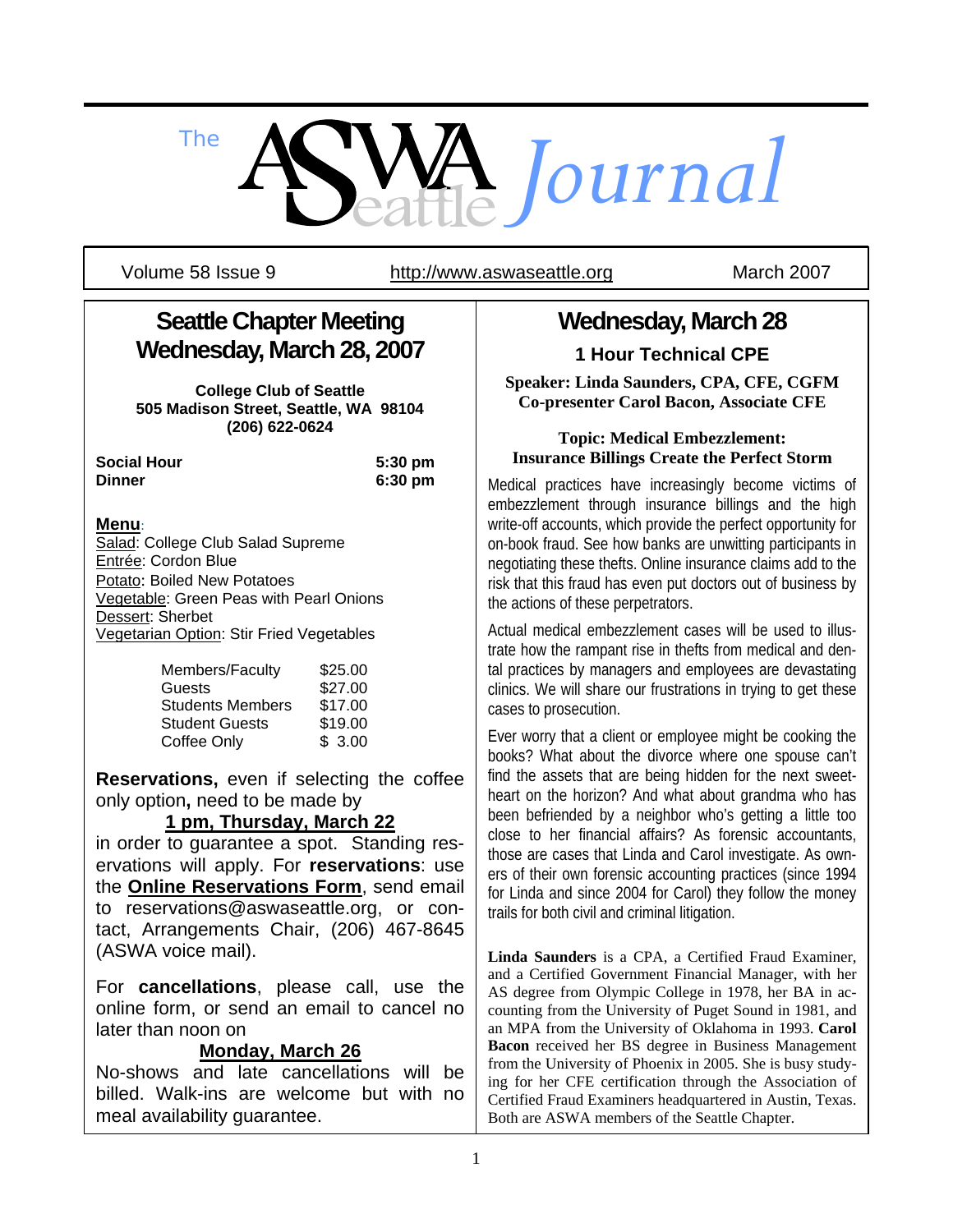

# President's Message March 2007

# **Pragmatism**

A friend recently described me as a combination of realism, optimism, and pragmatism. I had to stop and think about the last word (should I feel woozy or was that a compliment)? So I went to my 1950 version of Funk & Wagnalls and found that pragmatism is a noun: *The philosophical doctrine that thought or ideas have value only in terms of action, and that thoughts are the sole test of the truth of one's beliefs.* Now I realize why it was easy to help rewrite our Strategic Plan. Together, we took what was inside us (beliefs, thoughts, and ideas) and used that to define our Vision and Mission and establish our Annual Goals and Strategies/Actions Plans for 2006-2007.

I approach ASWA with the same qualities identified in me. I **realize** that today's women are balancing (or should I say juggling) a lot on their plates. School, work, families, exercise, and a host of other things compete with our time and energy. I know because my plate is full also, but I am undoubtedly **optimistic** about the future of ASWA.

Although Chapters in our region have gone inactive or are considering going inactive due to dwindling membership or a lack of leadership, I **firmly believe** that the Seattle Chapter will be going strong for years to come. Our experiences have affirmed our thoughts and actions and so we truly believe in ASWA as a vital source of networking, mentoring, education, and everything else we offer.

We invited our members to a meeting entitled "Now that you're here, what are you going to do with us?" We wanted to find out why members remain so loyal to ASWA. We heard powerful and heartfelt testimonials from past presidents. The reoccurring theme was that ASWA is a unique organization. No other organization supports each other as positively as ours. We have a gentle loyalty to each other that is wonderful and uplifting. We show that we sincerely want others to succeed. We provide a place to learn and sprout your wings in a non-threatening environment. We can and will be forever grateful for the experiences learned, jobs and clients obtained, and the camaraderie along the way.

Join us on May 23<sup>rd</sup> to celebrate our Chapter's 65<sup>th</sup> Anniversary. Hard to believe we can be that old and yet so young (and at 65 we are no where near retirement)! We will toast our success as we look forward to continually expanding our opportunities professionally and socially.

Jana Helmuth president@aswaseattle.org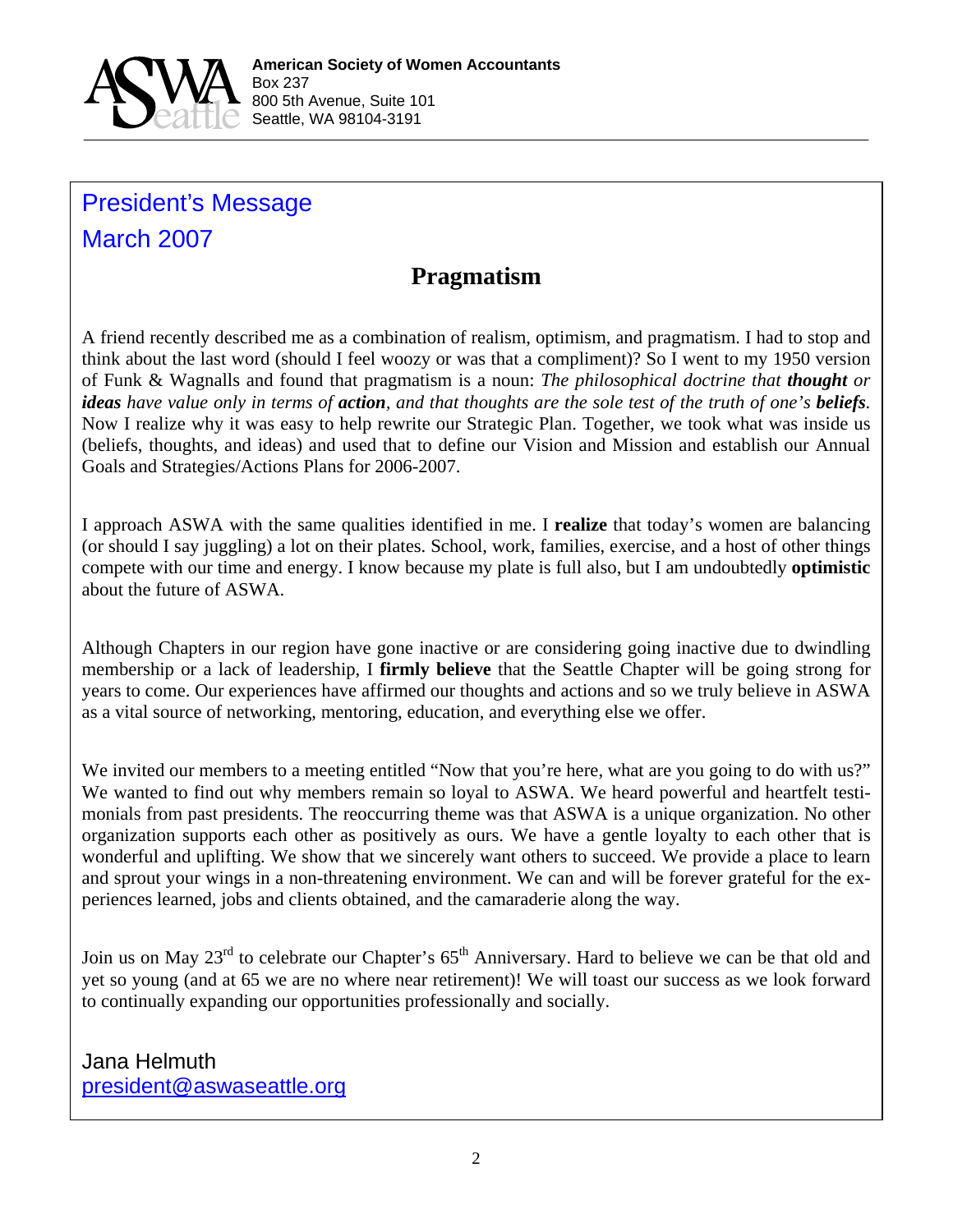

#### **Announcements**

**\* \* \* \* \* \* \* \* \* \* \* \* \* \* \* \* \* \* \* \* \* \* \* \***

**\* \* \* \* \* \* \* \* \* \* \* \* \* \* \* \* \* \* \* \* \* \* \* \*** 

**Food Frenzy - July 13 - 30** 

**\* \* \* \* \* \* \* \* \* \* \* \* \* \* \* \* \* \* \* \* \* \* \* \* \* \* \* \* \* \* \* \* \* \* \* \* \* \* \* \* \* \* \* \* \* \* \* \*** 

Wouldn't it be fun if you could compete and have fun with your fellow accounting professionals and make a difference for hungry children? You can! Food Lifeline seeks serious (but fun-loving) competitors in July for the 18th annual Food Frenzy from July 13 - 30 – so spread the word to your favorite firm! Each year more than 60 organizations raise funds and food as part of this lighthearted competition for a very serious cause: getting food to children during the summer when school meals aren't available. There's still time to sign up for the challenge. For more information, call Jill Clymer at (206) 545-6600, ext. 229 today.

#### **\* \* \* \* \* \* \* \* \* \* \* \* \* \* \* \* \* \* \* \* \* \* \* \* \* \* \* \* \* \* \* \* \* \* \* \* \* \* \* \* \* \* \* \* \* \* \***

## **Seattle Chapter's 65th Anniversary Celebration - May 23**

Please contact Jana Helmuth (**president@aswaseattle.org** or 206-281-8116) to help plan this exciting dinner and to contact as many guests and members as humanly possible. There will be a cake from Queen Mary and a champagne toast. Mark your calendars!

**\* \* \* \* \* \* \* \* \* \* \* \* \* \* \* \* \* \* \* \* \* \* \* \* \* \* \* \* \* \* \* \* \* \* \* \* \* \* \* \* \* \* \* \* \* \* \***

#### **Joint National Conference - October 25 - 27**

Save the date for the 2007 Joint National Conference that will be held at Disney's Coronado Springs Resort in Orlando, Florida. Though October seems so far away we all know it'll be here before we know it. Your JNC steering committee is hard at work putting together programs and speakers, planning events and breakouts, and budgeting for the event. If you have ideas on speakers or breakout sessions, please let us know. We look forward to seeing you in Orlando,

**\* \* \* \* \* \* \* \* \* \* \* \* \* \* \* \* \* \* \* \* \* \* \* \* \* \* \* \* \* \* \* \* \* \* \* \* \* \* \* \* \* \* \* \* \* \* \*** 

#### **The 2007 Forum for Women in Accounting**

Presented by The Advisory Board and Crosley+Company, with Special Discounted Rates for ASWA Members. This event is for the up-and-coming female professionals in your firm and those responsible for building firm programs. ASWA members will receive a special discount of \$100 off of the registration fee. All you need to do is enter "ASWA Member" in the promotional code box on the registration form. Click on 2007 Forum for Women in Accounting. **www.women-in-accounting.com**

### **\* \* \* \* \* \* \* \* \* \* \* \* \* \* \* \* \* \* \* \* \* \* \* \* \* \* \* \* \* \* \* \* \* \* \* \* \* \* \* \* \* \* \* \* \* \* \***

#### **Community Service: Farestart Guest Chef Night -- July 19**

Save the date to either serve or to be served. Farestart has moved to a newly renovated location at 7th and Virginia. See **www.farestart.org** for information about the organization and its new facility. More information about the event will be posted in a future newsletter.

**\* \* \* \* \* \* \* \* \* \* \* \* \* \* \* \* \* \* \* \* \* \* \* \* \* \* \* \* \* \* \* \* \* \* \* \* \* \* \* \* \* \* \* \* \* \*** 

**Nominating Committee** would like to hear from you. Contact Liz Pray: **www.nominating@aswaseattle.org**.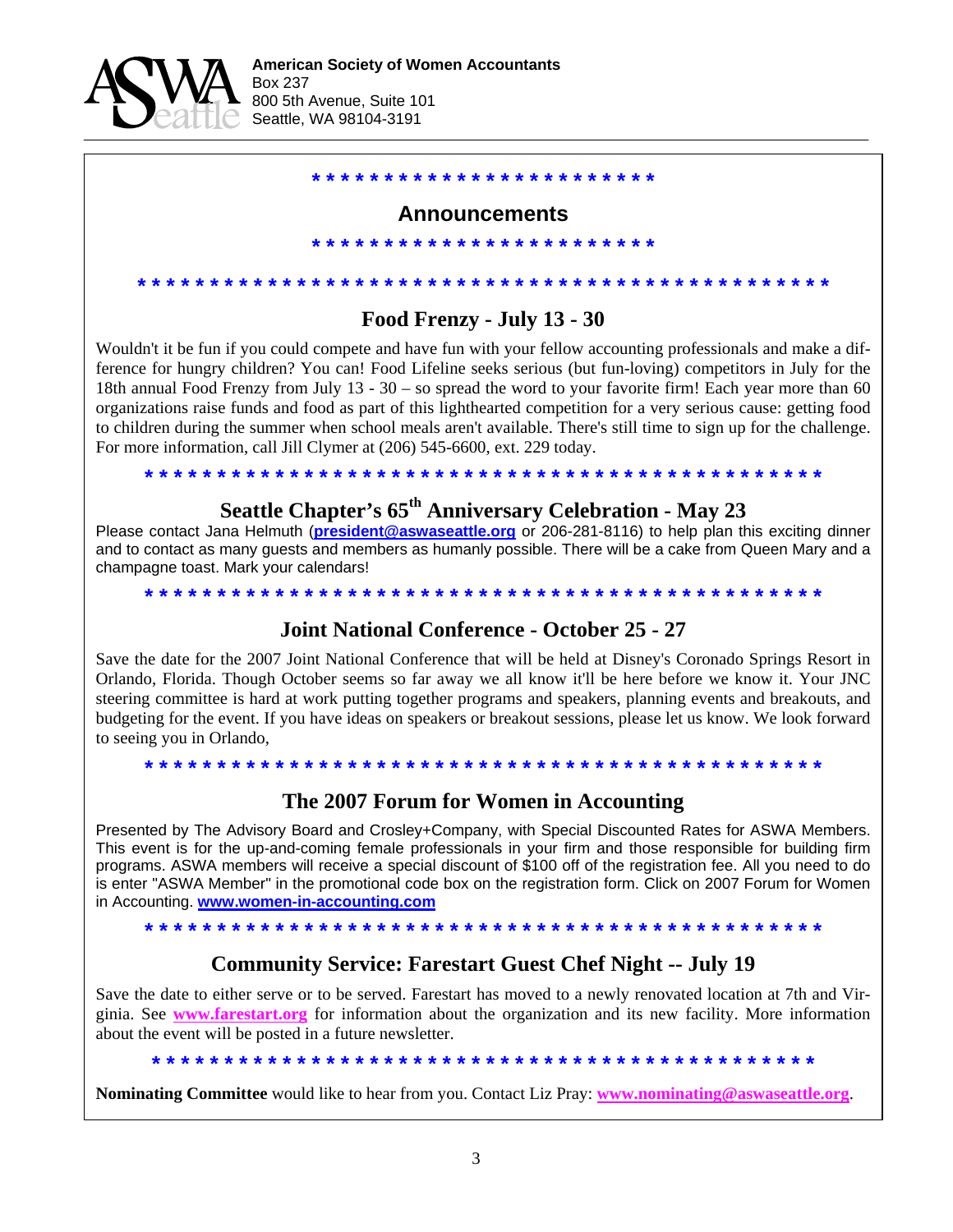

#### **How to Ask for a Raise—and Get It! Deborah Walker, CCMC Career Coach ~ Resume Writer**

When was the last time you asked for a raise? If you are like most people, you waited until you were frustrated, angry, and resentful. Not the best frame of mind for trying to make a positive change. You probably made some critical mistakes. You may have: Made your appeal based on emotion; Given your boss an ultimatum; or Failed to plan ahead what to say figuring you could just "wing it". And how did that strategy work for you? Did you get everything you hoped for? Probably not.

There is a better way to ask for a raise that doesn't involve emotions, ultimatums, or even slamming doors. The answer is planning. Be prepared with objective documentation that proves beyond doubt that you deserve a raise, and have a strategy that puts that information forward in the best possible light.

**1. Research salary surveys.** If you suspect your current earnings are below average for your industry in your state, verify your suspicion by checking out salary surveys. Your state employment service agencies probably provide a salary survey for your industry. Average earnings can vary greatly from state to state, so be sure to get information that is appropriate for your area or region. Make copies of any salary surveys you find. Additionally, if you suspect your earnings are low within your own company, ask your human resources representative if he/she can provide the normal salary scale for your position. Ask for a copy if possible. These two documented sources will help support the fairness of your request for a raise. By providing a rational argument and proof of competitive salary in your request for a raise, you'll increase the likelihood that your boss will say yes.

**2. Prove your worth.** Fairness alone won't convince your boss you deserve a raise. You'll need documented proof that illustrates your contributions to your organization. If you are waiting for your boss or supervisor to notice what a great job you are doing, forget it. No one is paying that much attention to you. It's up to you to prove how much you are worth—literally. The best time to begin documenting your accomplishments is in your first week of employment. Keep a weekly journal of what you've done that proves such things as: Developing a better process; Completing tasks ahead of time; or Generating good will with clients or customers.

Use your list of accomplishments to update your resume, featuring a "Highlight of Accomplishments" section that illustrates the positive impact you've had on your company. An updated resume is your most convincing evidence that you deserve a raise. It will also put your boss on the alert that you are ready with an updated resume when a recruiter calls or when the right career opportunity presents itself.

If you don't have a record of your accomplishments and contributions, you are not ready to ask for a raise. A **career coach** can be a valuable asset in helping you compile your list of accomplishments. Trained in the art of asking the right questions, a **career coach** can help you quickly identify the contributions you've made to the company. This will build not only your case for a raise, but your confidence as well.

**3. Plan your strategy.** Too often, people don't think about what they're going to say until they're actually in their boss' office. That's too late. You have to plan your strategy in advance, just as you would plan any business project. It's the only way to succeed.

With copies of salary surveys and salary scales, you'll have quantifiable evidence that your request for a raise is a reasonable one. And you'll be able to back that up with a strong list of accomplishments that demonstrates how valuable you are to the company. Practicing how you want to present your case can be the final key to success in getting the raise you want and deserve.

Choose a friend or family member who has been in the position of hiring others, and ask them to let you practice your request for a raise. If you're not comfortable with doing that, or if you don't know someone who is a hiring manager, a **career coach** can help you craft your presentation.

A **career coach** has real-world experience in hiring and decision-making, so they've been in your boss' shoes. They can provide you with strategic tips that will help you win over your boss—or provide you with a way to keep the negotiations open even if your initial request is denied. Creating a strategy with a **career coach** will give you guidance on how to ask for the raise, how to present yourself, and how to close the deal.

Once you have your documentation, your accomplishments, and your strategy in hand, you'll be ready to approach your boss with confidence. And you'll be well on your way to getting the raise you have truly earned.